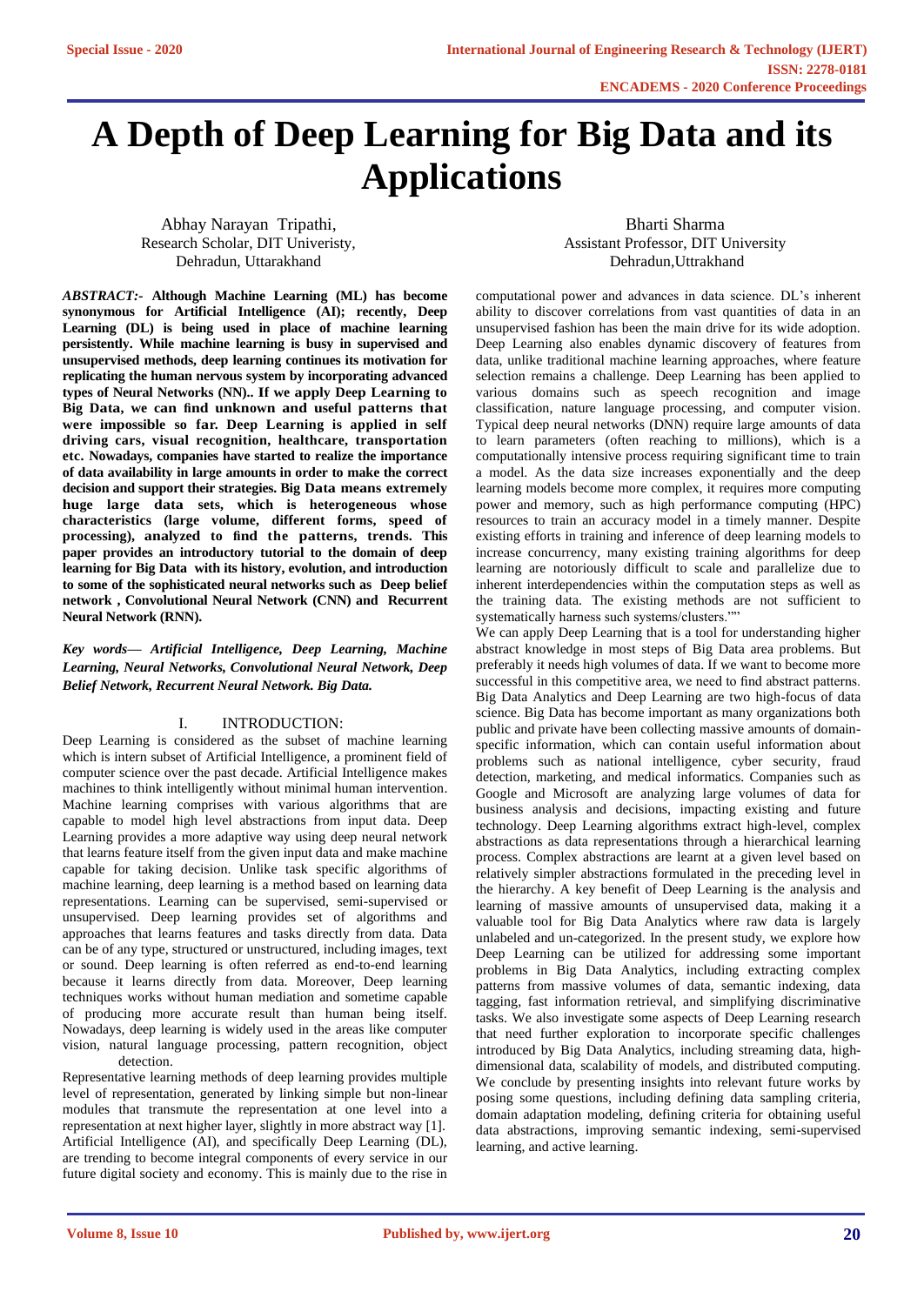## II. DEEP LEARNING: OVERVIEW AND BACKGROUND

Machine Learning provides the vast collection of algorithms including singular algorithms, together with statistical approach like Bayesian networks, function approximation such as linear and logistic regression, or decision trees. These algorithms are indeed powerful, but there are few limitations of these algorithms when to learn for enormously complex data representations. Deep learning is emerged from cognitive and information theories and human neurons learning process along with strong interconnection structure between neurons is looking for to imitate. One of the key feature of computing neurons and the neural network model is, it can be able to apply generic neurons to any type of data and learn comprehensively [2]. Deep learning is considered as a promising avenue of research as it is capable of automatically identifying the complex features at a high level of abstraction. It is about learning multilevel representation and abstraction, which is useful for the data, such image, text and sound. One of the exceptional Deep learning characteristics is its capability of using unlabeled data during the training process [3].According to the definition of Deep learning, it is considered as the application of multi-layer neural network with multiple neurons at each layer to perform the desired tasks like classification, regression, clustering and others. Fundamentally, each neuron with activation function is considered as the single logistic node, which connected to the input in the next layer of it, loss function is calculated to modify the weights at each neuron and optimize to make it suitable for input data. Each layer of neural network layer multiple neurons initiated with dissimilar weights and try to learn on the input data concurrently. Thus, in multiple layers with multiple nodes, each node learns from the output of the previous layers, and gradually decreases the approximation of the real input data to provide accurate output representation set [4]. This leads to lot of complexity between multiple interconnected neurons.

The term "deep learning" was initially used by Igor Aizenberg and colleagues in or around 2000 while talking about Artificial Neural Network (ANN). However, the first mathematical model of neural network was introduced in 1943 by Walter Pitts and Warren McCulloch and published in the seminar "A Logical Calculus of Ideas Immanent in Nervous Activity". In 1965 Alexey Ivakhnenko and V.G. Lapa created first working deep learning network by applying theories and idea to the point. After that, Kunihiko Fukushima had introduced "Neocognitron"- and artificial neural network that learned how to recognize visual patterns in 1979-80. Likewise, many authors contributed in subsequent years. However, in 2006 Hinton claimed that he knew how the brain works, and highlighted the idea of unsupervised pretraining and deep belief nets. Then, in 2009 Fei-Fei Li launched ImageNet, in 2011 Alex Krizhevsky created AlexNet built upong LeNet (by Yann LeCun years earlier). In 2012, convolutional neural network (CNN) is used by Geoff Hinton and his team. They found that it is capable to learne its own features and the error rate decreases to 18.9% [5]. In 2014, GoogLeNet - a Google's own deep learning algorithm considered as the one of the base in the research field of deep learning as it is able to down the error rate about 6.7%. After this, deep learning has successfully applied to one of the promising application, speech recognition. Deep learning architectures have produced impressive results in all most all natural language processing tasks starting from including sentiment analysis [6] to vocal language understanding [7] including information retrieval, machine translation, contextual entity linking, and many more. One of the notable application of deep learning algorithms are product recommendations that are implemented by all e-commerce websites. Other Deep learning models are also used in the fields of object tagging, face recognition, drug innovation and toxicology, weather forecasting, financial assistance and many more [8].

# III. BIGDATA

The rise of Big Data has been caused by increase of data storage capability, increase of computational power, and more data volume accessibility. Most of the current technologies that are used to handle Big Data challenges are focusing on six main issues of that called Volume, Velocity, Variety, Veracity, Validity, and Volatility. The first one is Volume that means we are facing with huge amounts of data that most of traditional algorithms are not able to deal with this challenge. For example, Each minute 15h of videos are uploaded to Facebook so that collects more than 50 TB per day. With respect to the amounts of data generating each day, we can predict the growth rate of data in next years [9]. The data growth is 40 percent per year. Each year around 1.2 ZB data are produced. Huge companies such as Twitter, Facebook, and Yahoo have recently begun tapping into large volume data benefits. The definition of high volume is not specified in predefined term and it is a relative measure depends on the current situation of the enterprise [10]. The second challenge is Variety that in brief means we are facing with variety types of file formats and even unstructured ones such as PDFs, emails, audios and so on. These data should be unified for further processes [11]. The third V is Velocity that means data are coming in a very fast manner, the rate at which data are coming is striking, that may hang the system easily. It shows the need for real-time algorithms. The next two Vs (Veracity and Validity) have major similarities with each other, mean data must be as clean, trustworthy, usefulness, result data should be valid, as possible for later processing phases. The more data sources and types, the more difficult sustaining trust [12]. And the last V is the Volatility that means how much time data should remain in the system so that they are useful for the system. McKinsey added Value as the seventh V that means the amount of hidden knowledge inside Big Data [13]. We also can consider open research problems from another viewpoint as follows, six parameters: Availability, Scalability, Integrity, Heterogeneity, Resource Optimization, and Velocity (related to stream processing). Labrinidis and Jagadish in [14] described some challenges and research problems with respect to Scalability, Heterogeneity aspects of Big Data management. Other parameters such as availability and integrity are covered in [15]. These parameters are defined as follows: -Availability: Means data should be accessible and available whenever and wherever user requests data even in the case of failure occurrence. Data analysis methods should provide availability to support large amounts of data along with a high-speed stream of data [16].

- •Scalability: refers if a system supports large amounts of increasing data efficiently or not. Scalability is an important issue mostly from 2011 for industrial applications to scale well in limited memory.
- •Data Integrity: points to data accuracy. The situation be-comes worse when different users with different privileges change data in the cloud. Cloud is in charge of managing databases. Therefore, users have to obey cloud policy for data integrity [17].
- •Heterogeneity: refers to different types of data such as structured, unstructured and semi-structured [18].
- •Resource Optimization: means using existing resources efficiently. A precise policy for resource optimization is needed for guaranteeing distributed access to Big Data.
- •Velocity: means the speed of data creation and data analysis. The increased amount of digital devices like smart phones, tablets caused the increase of speed of data generation. Thus, the need for real-time analyses is obligatory.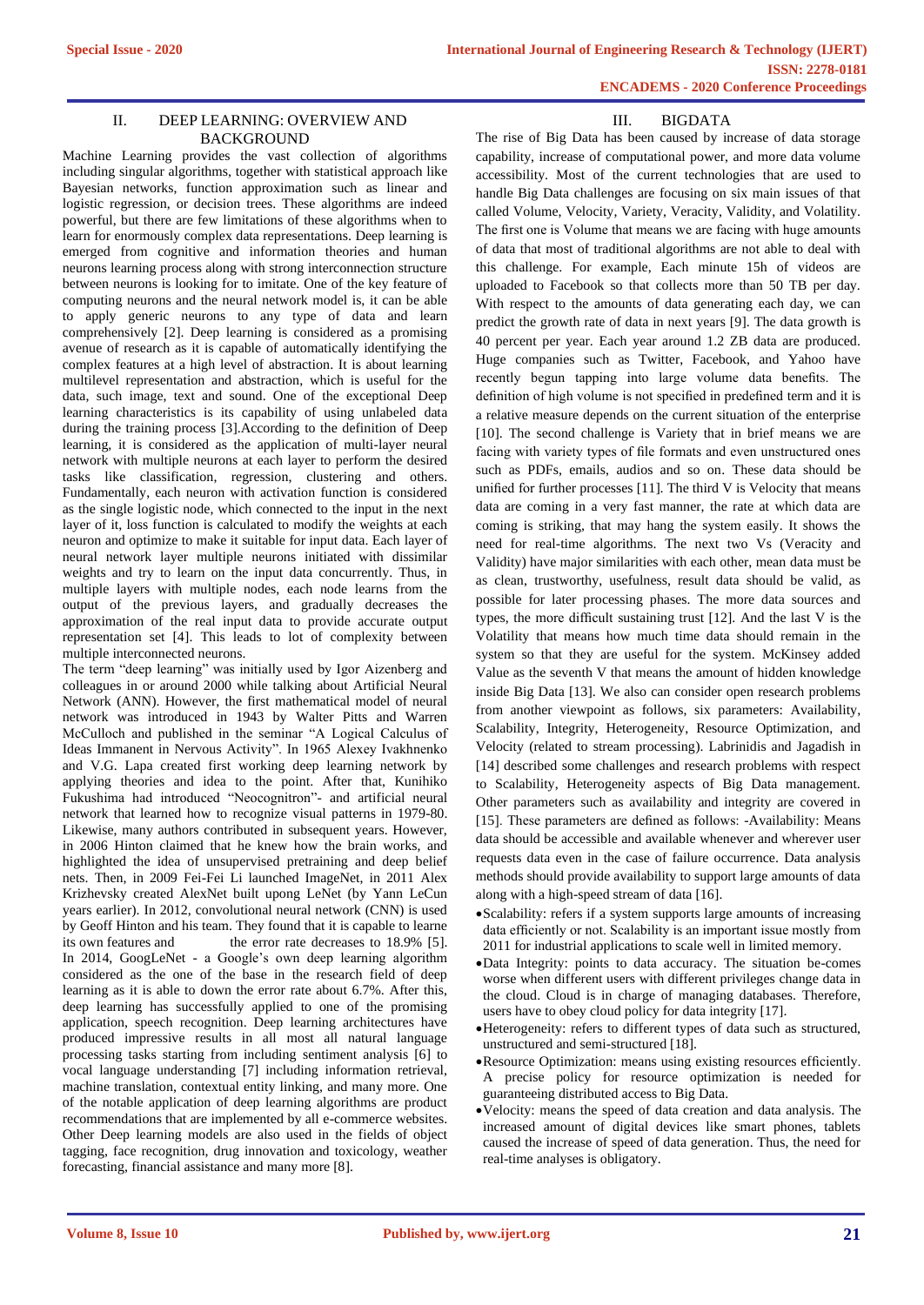These are very application dependent that means can differ for each application to another application. And from steps point of view, Big Data area can be divided into three main Phases: Big Data preprocessing, means doing some preliminary actions toward data with the aim of data preparation such as data cleansing and so on. Big Data storage means how data should be stored. Big Data management means how we should manage data in order to get best achievement such as clustering, classification and so on [19].

## IV. APPLICATION OF DEEP LEARNING IN BIG DATA

If we want to have a look of application of Deep Learning in Big Data, DL deals mainly with two V's of Big Data characteristics: Volume and Variety. It means that DL are suited for analyzing and extracting useful knowledge from both large huge amounts of data and data collected from different sources [20]. One example of application of Deep Learning in Big Data is Microsoft speech recognition (MAVIS) that is using DL enables searching of audios and video files through human voices and speeches [21] [22]. Another usage of DL on Big Data environment is used by Google company for Image search service. They used DL for understanding images so that can be used for image annotation and tagging that is useful for image search engines and image retrieval or even image indexing. When we want to apply Dl, we face some challenges that we need to address them same as:

#### *1) Deep Learning for High Volumes of Data*

- 1.1. The first one is whether we should use all entire Big Data input or not. In general, we apply DL algorithms in a portion of available Big Data for training goal and we use the rest of data for extracting abstract representations and from another point of view, question is that how much volume of data is needed for training data.
- 1.2. Another open problem is domain adaptation, in applications which training data is different from the distribution of test data. If we want to look at this problem from another viewpoint, we can point to how we can increase the generalization capacity of DL; generalizing learnt patterns where there is a change between input domain and target domain.
- 1.3. Another problem is defining criteria for allowing data representations to provide useful future semantic mean-ings. In simple word, each extracted data representation should not be allowed to provide useful meaning. We must have some criteria to obtain better data representations.
- 1.4. Another one is that most of the DL algorithms need a specified loss and we should know what is our aim to extract, sometimes it is very difficult to understand them in the Big Data environment.
- 1.5. The other problem is that most of them do not provide analytical results that can be understandable easily. In other words, because of its complexity, you cannot analyze the procedure easily. This situation becomes worse in a Big Data environment.
- 1.6. Deep Learning seems suitable for the integration of heterogeneous data with multiple modalities due to its capability of learning abstract representations.
- 1.7. The last but not the least major problem is that they need labeled data. If we cannot provide labeled data, they will have bad performance. One possible solution for this is that we can use reinforcement learning, the system gathers data by itself, and the only need for us is giving rewards to the system.

#### *2) Deep Learning for High Variety of Data*

These days, data come in all types of formats from a variety sources, probably with different distributions. For example, the rapidly

growing multimedia data coming from the web and mobile devices include a huge collection of images, videos and audio streams, graphics and animations, and unstructured text, each with different characteristics. There are open questions in this regard that need to be addressed as some of them presented as follows:

- 2.1. Given that different sources may offer conflicting information, how can we resolve the conflicts and fuse the data from different sources effectively and efficiently?
- 2.2. If the system performance benefits from significantly enlarged modalities?
- 2.3. In which level deep learning architectures are appropriate for feature fusion of heterogeneous data?

#### *3) Deep Learning for High Velocity of Data*

Data are generating at extremely high speed and need to be processed at fast speed. One solution for learning from such highvelocity data is online learning approaches that can be done by deep learning. Only limited progress in online deep learning has been made in recent years. There are some challenges in this matter such as:

- 3.1. Data are often non-stationary, data distributions are changing during the time.
- 3.2. The big question is whether we can benefit from Big Data along with deep architectures for transfer learning or not.

#### V. CONCLUSION

Nowadays, it is necessary to grapple with Big Data with the aim of extracting better abstract knowledge. One technique that is applicable for this aim is Deep Learning (Hierarchical Learning) that provides higher-level data abstraction. Deep Learning is a useful technique that can also be used in the Big Data environment and has its own advantages and disadvantages. In general, the more data, the higher level abstract data, but we face many challenges. The aim of this paper was to give a brief introduction to the field of deep learning starting from its historical perspective and evolution. As for future work, we aim at applying the knowledge of deep learning to a greater number of specific applications especially related to convolutional nets and recurrent nets.

#### VI. REFERENCES:

- [1] Nilay Ganatra, Atul Patel," Comprehensive Study of Deep Learning Architectures, Applications and Tools", International Journal of Computer Sciences and Engineering, Dec 2018,Vol6(issue 12),
- [2] M. Nielsen, "Neural networks and deep learning," 2017. [Online]. Available: http: //neuralnetworksanddeeplearning.com/.
- [3] U. V. SurajitChaudhuri, " Anoverview of business intelligence technology," Communications of the ACM, vol. 54, no. 8, p. 88–98, 2011.
- [4] A. P. Sanskruti Patel, "Deep Leaning Architectures and its Applications A Survey," INTERNATIONAL JOURNAL OF COMPUTER SCIENCES AND ENGINEERING , vol. 6, no. 6, pp. 1177-1183, 2018.
- [5] I. S. a. G. E. H. A. Krizhevsky, "Imagenet classification with deep convolutional neural networks," Advances in neural information processing systems, p. 1097–1105, 2012.
- [6] A. P. J. Y. W. J. C. C. D. M. A. Y. N. a. C. P. R. Socher, "Recursive deep models for semantic composition- ality over a sentiment treebank," in in Proceedings of the conference on empirical methods in natural language processing, Citeseer, 2013.
- [7] Y. D. K. Y. Y. B. L. D. D. H.-. T. X. H. L. H. G. T. D. Y. a. G. Z. G. Mesnil, "Using recurrent neural networks for slot filling in spoken language understanding," IEEE/ACM Transactions on Audio, Speech, and Language Processing, vol. 23, no. 3, pp. 530-539, March, 2015.
- [8] Q. V. Le, "Building high-level features using large scale unsupervised learning," in IEEE International Conference on Acoustics, Speech and Signal Processing, May-2013.
- [9] Jinchuan Chen, Yueguo Chen, Xiaoyong Du, Cuiping Li, Jiaheng Lu, Suyun Zhao, and Xuan Zhou. Big data challenge: a data management perspective. Frontiers of Computer Science, 7(2):157–164, 2013.